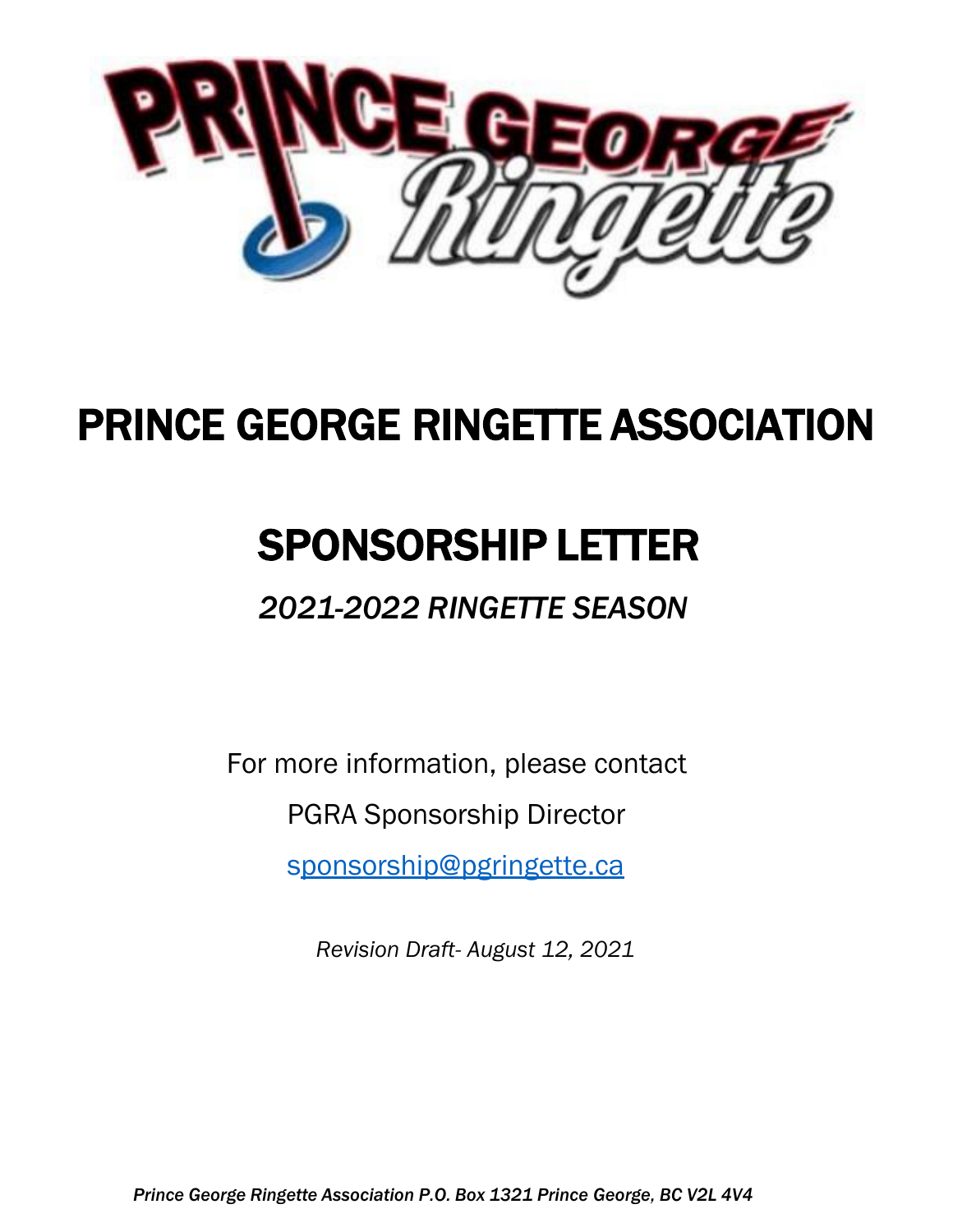Dear Community Partner,

Ringette is a fast paced, inclusive, non-contact sport, played by all genders across Canada and beyond. The Prince George Ringette Association (PGRA) has steadily grown since its inception twenty-one (21) years ago in 1980, when the first team was created with 22 players. Last season, the association had 176 players registered, with players ranging from five (5) to thirty plus (30+) years old. The sport has grown throughout the province and across Canada.

Prince George Ringette Association:

- Places every registered player on a Club or Competitive team to play regardless of skill, talent or experience;
- Offers affordable registration rates that includes two (2) weeks of power skating at the beginning of the season; a regular season of practices and games; and the opportunity to play in four (4) northern tournaments as well as tournaments in the Okanagan and the Lower Mainland;
- Provides all players new to ringette with a free ringette stick and U10 players and younger receive a free jersey from one of our sponsors; in addition to,
- Offers two (2) free "Come Try Ringette" events for the community as well as "Bring a Friend" events throughout the season which introduces the sport to new players, their parents, grandparents and loved ones who come to spectate. And for this season it looks like this will happen again!!



The PGRA website and social media channels sees thousands of visitors during a season and the Association is featured in a number of local media interviews and highlights especially since the Canada Winter Games where ringette was one of the most popular sports with the fans.

In November 2021, PGRA will host the 29th annual "Joy Hoffman Memorial Tournament" with teams participating from across the province. Our teams also compete in tournaments within the Northern League Association and travel throughout BC and Alberta to participate in invitational tournaments. Prince George also hosted the BC Provincial Ringette Championship in March 2019 which brought in hundreds of players, team staff, and spectators.

We are currently looking for sponsors (funding, products or services) for our upcoming 2021-2022 season and would appreciate your consideration of this request. Sponsorship allows the Association to:

- Create an awesome environment for players to play for fun and compete at the appropriate level and development as players and as people;
- Continue our coach, team staff, and officials development by facilitating courses and specialized training led by outstanding leaders in the field;
- Assist in the Association's operational costs such as hosting tournaments, ice times and equipment purchases;
- Support the continued growth and promotion of Ringette within Prince George and beyond;
- Maintain and purchase new equipment; and,
- Deliver competitive player development opportunities such as the Excellence and Excel to Train Programs;

## *Prince George Ringette Association P.O. Box 1321 Prince George, BC V2L 4V4*